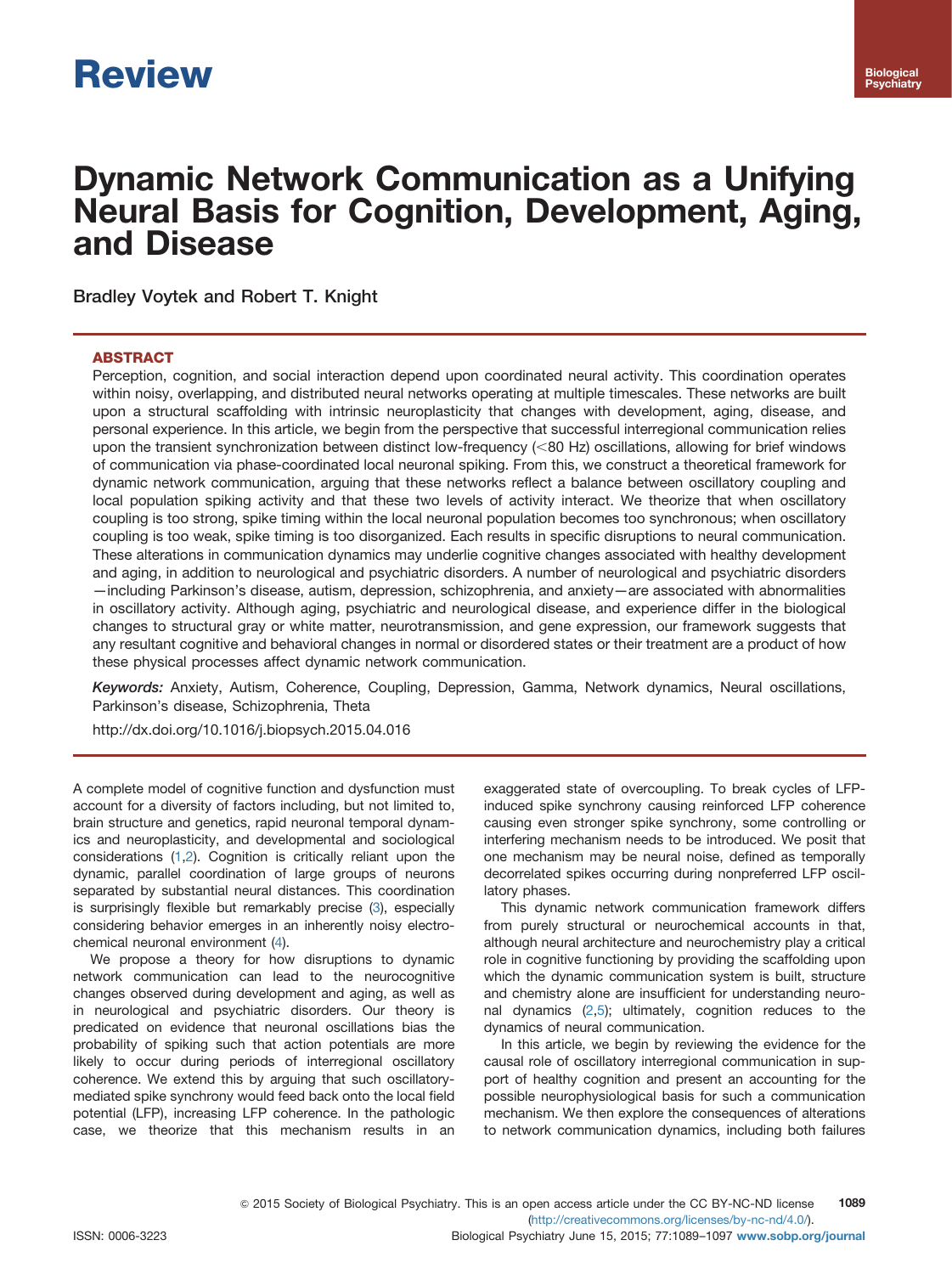<span id="page-1-0"></span>to establish and failures to break an oscillatory communication network. We then argue that these changes might be observable in mesoscale or even macroscale electrophysiological recordings, reflected in specific components of the power spectral density (PSD). We conclude by presenting a theoretical framework for how these disruptions to network communication dynamics provide a unifying framework for understanding a variety of neurological and psychiatric disorders in terms of neuronal activity, using Parkinson's disease, depression, anxiety, schizophrenia, and autism as exemplar cases. Thus, we argue that the resultant behavioral syndrome of any structural or neurochemical changes associated with development, aging, experience, and disease are manifested by their effect on dynamic network communication.

# OSCILLATORY COMMUNICATION

## Oscillations Bias Spiking Activity

Neural oscillations are (usually) lower frequency  $(< 80-100$  Hz) and play a causal role in neural communication, cognition, and behavior ([6,7\)](#page-5-0) (though there exists rhythmic activity at higher frequencies, such as hippocampal ripples). Research into the functional role of scalp electroencephalography (EEG) and magnetoencephalography oscillations shows that ongoing visual cortical oscillatory phase [\(8](#page-5-0)–[10\)](#page-5-0) and power [\(11,12](#page-5-0)) predict performance on a variety of tasks [\(13](#page-5-0)–[16](#page-5-0)). For example, people are more likely to correctly respond to target visual stimuli when those stimuli appear during the preferred phase or power of ongoing oscillatory activity, perhaps due to ongoing oscillatory phase biasing neuronal excitability [\(9\)](#page-5-0).

In more causal direct tests on spiking activity, experiments have shown that applying relatively weak, low-amplitude oscillatory electric fields bias neuronal firing. This finding, known as ephaptic coupling  $(6,17)$  $(6,17)$ , shows that subthreshold changes in extracellular electric fields affect the transmembrane voltage of nearby neurons. Experimental manipulations using exogenous oscillatory electric fields have found that low-frequency oscillatory stimulation  $(< 2$  Hz) can entrain cortical—or even hippocampal—neurons in proportion to the stimulation intensity and behavioral state of the animal [\(18\)](#page-5-0). Similarly, oscillatory gamma ( $\sim$  30 Hz) hippocampal stimulation affects cornu ammonis 1 pyramidal spike timing, locking spikes to the phase of the stimulation oscillation ([19](#page-5-0)). The authors of that report argue that a decoherent extracellular field could lead to less temporally correlated spiking, which could act as a "safety mechanism to prevent hypersynchronization." This interaction between the coherence of the oscillatory field and spiking activity is a critical element in our framework, and we will refer to it throughout this article.

#### Synchronization and Neural Communication

There are a variety of methods for assessing interregional neural communication depending on the measurement scale and signal source. The LFP, which is the extracellular electrical potential recorded invasively using penetrating electrodes, is influenced by a number of factors including neuronal geometry and laminar depth. Electrical activity recorded either on the cortical surface, such as with electrocorticography (ECoG), or from noninvasive scalp EEG is dominated by postsynaptic potentials. Increases in local population firing rate are reflected by elevated broadband activity in the LFP and ECoG ([20](#page-6-0)–[23\)](#page-6-0). This broadband shift is particularly evident in the high-gamma (70–200 Hz) range and less in the low-frequency range, possibly because the lower frequency portion of the PSD is masked by a simultaneous reduction in the oscillatory components of the LFP, which are less directly linked to neural firing rates and may reflect local excitatory-inhibitory circuit motifs ([24](#page-6-0)) (Figure 1).

Interregional communication can be inferred, at the level of the LFP, from the interregional oscillatory phase coherence between two regions [\(25](#page-6-0),[26](#page-6-0)). In functional magnetic resonance imaging (fMRI), the temporal profile of activity in a seed region may be correlated with the activity in other regions ([27](#page-6-0)). Such methods can be generalized as a statistical assessment of how much information the activity in one region provides about the activity in a second region. These methods are used to index neural communication; interestingly, fMRI blood oxygen level-dependent (BOLD) signal correlations may be driven



Figure 1. Example power spectral changes. All four plots contain an exemplar power spectral density (PSD) consisting of a 1/f process plus an oscillation centered around 12 Hz (solid black lines). This PSD is then modified in four different ways (dashed colored lines). (A) In this example, the PSD in black has been modified by simple translation, adding power at all frequencies (blue line). (B) Here, the background 1/f process remains unaffected; all that has changed is that the 12-Hz oscillation has been reduced in power (red line). (C) A single manipulation—rotation of the PSD about a pivot frequency (40 Hz)—results in a simultaneous decrease in low-frequency power and an increase in high-frequency power (purple line). (D) Here two separate effects—translation of the PSD and reduction of 12-Hz oscillatory power—have a similar effect as the single rotation process described in (C) in that low-frequency power is reduced and high-frequency power is increased [c.f. Miller et al. ([21](#page-6-0))].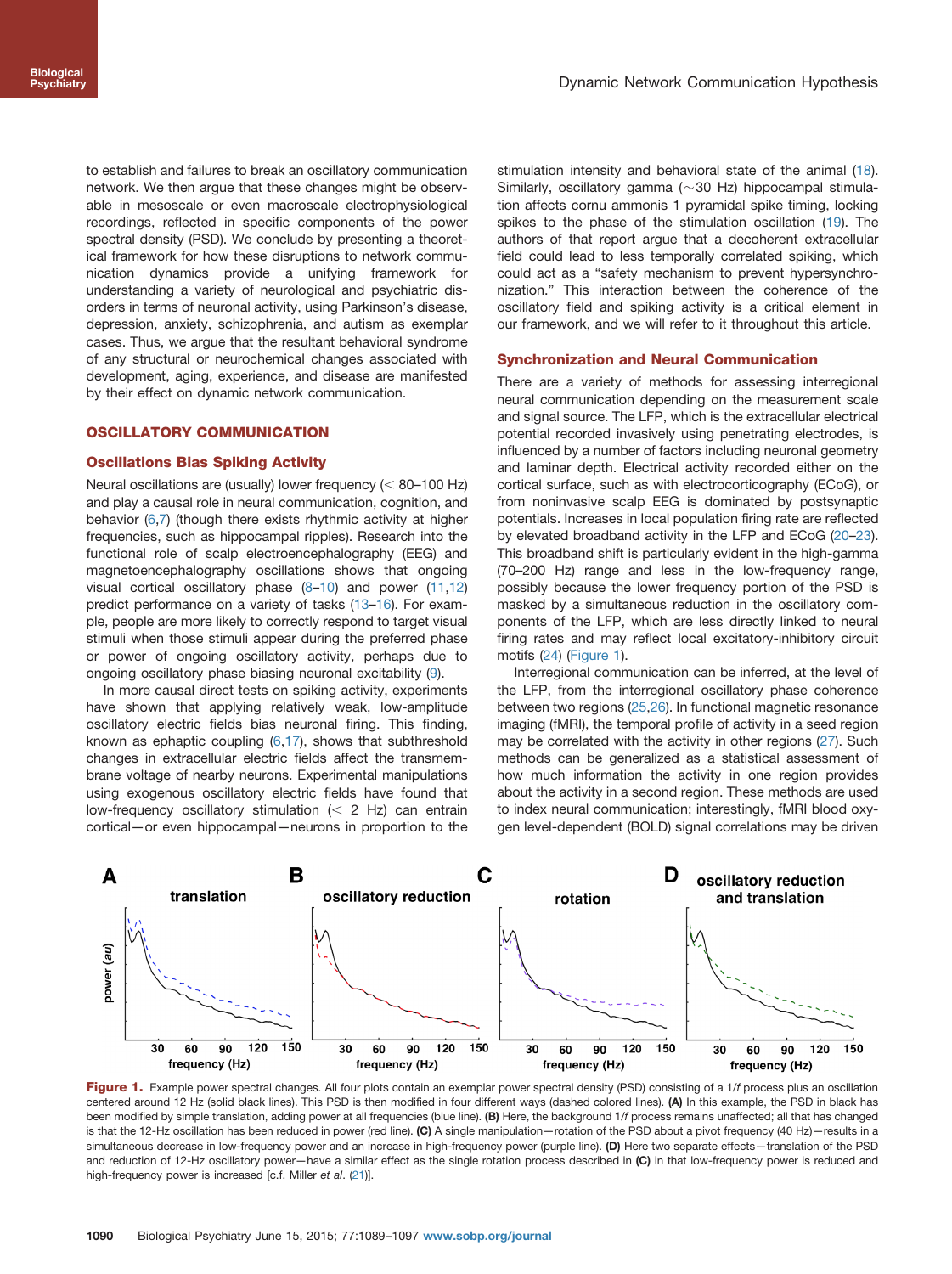by low-frequency LFP oscillatory coupling, which, in turn, affects high gamma activity in the coupling regions ([28](#page-6-0)).

A mechanism for neuronal communication through oscillatory coherence has been proposed ([29](#page-6-0)–[31\)](#page-6-0). This theory, dubbed communication through coherence, is predicated on the fact that synaptic input arriving at a postsynaptic neuron is most likely to cause an action potential if the presynaptic activity arrives during the peak of the neuron's excitability relative to an oscillatory membrane potential. In other words, the local oscillatory field biases the probability of neuronal firing, enhancing action potential precision [\(32](#page-6-0)) and/or computation [\(24](#page-6-0)). This means that the complex interrelationship between oscillatory coupling and local spiking may be neces-sary for coordinating brain dynamics ([33](#page-6-0),[34\)](#page-6-0).

#### Phase/Amplitude Coupling

Although the communication through coherence theory is strictly referring to spike/field coupling, given that broadband high gamma likely reflects local population activity and is comodulated with the phase of oscillatory LFP, it is plausible that this phase/amplitude coupling (PAC) may be a mesoscale analog of spike/field coupling and ephaptic coupling [when appropriate analytical considerations are accounted for ([35\)](#page-6-0)]. We propose that PAC provides a bridge between local microscale [\(36,37](#page-6-0)) and systems-level macroscale neuronal ensembles ([29,31,38](#page-6-0),[39\)](#page-6-0) allowing for dynamic network communication ([40](#page-6-0)–[43\)](#page-6-0). This assertion is supported by the fact that PAC tracks behavior, including learning ([44,45\)](#page-6-0), working memory performance ([46\)](#page-6-0), attention ([39](#page-6-0)), and reward processing ([47](#page-6-0),[48\)](#page-6-0) across species [\(49\)](#page-6-0) [see Johnson and Knight [\(50](#page-6-0)) for a review]. Recent evidence suggests that PAC might operate over short  $( $500$  msec) timescales, providing a$ mechanism for interregional coordination between the oscillatory local field and broadband gamma ([51](#page-6-0)).

Low-frequency oscillations may be nested within other frequency bands [\(38,52](#page-6-0)–[55\)](#page-6-0) that themselves interact with one another. The carrier oscillation to which broadband high-gamma activity is coupled depends on brain region and task [\(56,57](#page-6-0)). Such complex multiplexing may allow for multiple parallel communication streams, providing a mechanistic basis for neural communication [\(7,](#page-5-0)[31](#page-6-0),[58](#page-6-0)–[61\)](#page-6-0). Computational models suggest that this neural communication mechanism is susceptible to noise ([62](#page-6-0)), and with relatively small changes in spiking statistics, such as the temporal autocorrelation of a single unit or synchronization across a local population, could lead to large, nonlinear effects on PAC.

#### NEURAL COMMUNICATION DISRUPTIONS

Within the proposed dynamic network communication framework, disruptions to communication may arise in three ways: 1) failures to establish communication; 2) inaccuracies and/or noise in the communicated information; and 3) failures to terminate communication. Substantial neuroscientific research has focused on the presence of communication, using a variety of analytical methods such as functional connectivity, coupling/ synchronization/coherence, mutual information, and other metrics. We hypothesize that to communicate with fidelity, neuronal ensembles must enter a stage of oscillatory coherence, during which there is a brief window of facilitated spiking  $(31)$  $(31)$ . Although

the origin of LFP oscillations remains unclear, evidence suggests that LFP oscillations are not epiphenomena arising from neuronal synchrony but may also reflect glial activity, which itself relates to the LFP ([63\)](#page-7-0). Given that the extracellular electric field alters neuronal membrane potential (ephaptic coupling), it is reasonable to assert that there is a complex interplay between spiking and LFP oscillatory coupling.

The LFP-mediated alignment of spiking probability itself feeds back onto the local field, increasing LFP coherence. In the pathologic case, we argue that this mechanism results in a state of overcoupling detrimental to effective interregional communication. There is accumulating evidence that neurological and psychological disorders are associated with such pathologic overcoupling ([64\)](#page-7-0), wherein two regions that are too strongly coupled are thought to also result in diminished information transfer. We posit that to break this pathologic overcoupling cycle, a controlling or interfering mechanism is needed. One such mechanism may be neural noise, defined as decreased spike/field coupling, or increased spiking during nonpreferred phases of the carrier oscillation, which has been argued to be a plausible mechanism to prevent hypersynchronization [\(19\)](#page-5-0). This temporal decorrelation feeds back onto the oscillatory activity, weakening LFP coherence, in turn disrupting neural synchrony and so on. We argue that this controlling mechanism can also take a pathologic form, resulting in a runaway state of undercoupling. In the nonpathologic case, this push/pull relationship is a self-correcting mechanism that prevents pathologic coupling on one end and temporally decorrelated spiking noise undercoupling on the other.

### MEASURING OSCILLATIONS AND SPIKING

#### Power Spectral Density

Given the importance that the distinction between oscillatory and spiking portions of the LFP plays in our conceptualization, we will outline the current understanding of the relationship between the LFP and spiking activity. First, the LFP power spectrum contains a mixture of signals, including a background, broadband 1/ $f^{\alpha}$  [\(65](#page-7-0)–[68](#page-7-0)) process that can be described by two parameters: its slope and offset ([69](#page-7-0)), as well as narrowband peaks that rise above this background 1/f activity ([70](#page-7-0)). This means that the oscillatory components must be measured not absolutely but relative to this background 1/f activity, the offset and slope of which, we argue, contain meaningful information about the neural activity.

This broadband 1/f is different from an oscillation [\(71](#page-7-0)), which are narrowband spectral processes within the PSD ([70\)](#page-7-0) and which may have a separate neurophysiological mechanism from spiking activity. Low-frequency oscillations have high power and can be recorded at the level of scalp EEG [\(72\)](#page-7-0). In contrast, high-gamma activity has significantly lower amplitude and is more difficult to detect due to the lower relative signalto-noise ([72\)](#page-7-0). The frequency of a narrowband oscillation can be different from the spike rate of individual neurons within that network [\(73,74](#page-7-0)). Example PSDs are shown in [Figures 1](#page-1-0) and [2.](#page-3-0)

### Inferring Spiking from the Power Spectrum

Power in the low frequencies  $(< 20$  Hz) is negatively correlated with both population spiking activity and fMRI BOLD signal,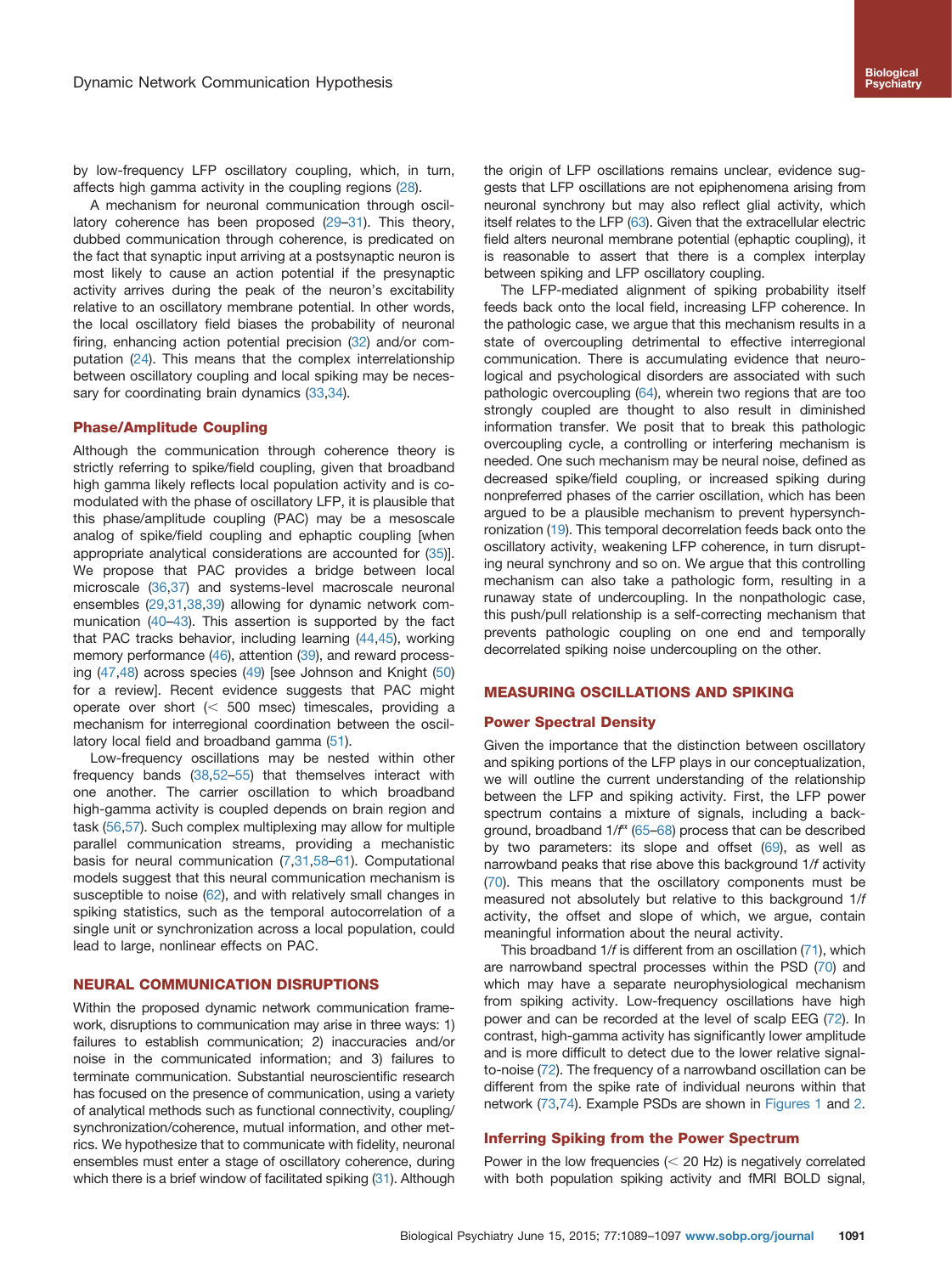<span id="page-3-0"></span>

Figure 2. Evidence for spectral slope changes. (A) During sleep, the human subdural electrocorticography power spectral density (PSD) has a steep negative slope that flattens (whitens) during wakefulness. (B) Simulations of human electrocorticography PSD suggest that PSD slope changes arise as a function of the dendritic response to an input. As the strength of the input increases, more neurons fire simultaneously, forcing a greater local population to become refractory within a shorter time window, increasing the rise time. Thus, for weaker inputs with greater rise times, the slope of the PSD is flatter (blue), whereas for stronger

inputs with smaller rise times, the slope of the PSD is steeper (red). Thus, within our framework, if the dendritic response is driven by ephaptic coupling, the stronger the coupling, the steeper the slope; with weaker ephaptic coupling, spike times are less temporally correlated and the slope is flatter. [Reproduced with permission from Freeman and Zhai [\(67](#page-7-0)).]

whereas increases in broadband high-gamma activity are positively correlated with spiking and BOLD [\(75](#page-7-0)). Often, eventrelated decreases in low-frequency power are often observed simultaneously with increases in broadband high gamma [\(21,42](#page-6-0),[51,](#page-6-0)[72,76](#page-7-0)–[79\)](#page-7-0). While high-gamma activity is difficult to detect at the level of noninvasive scalp EEG, task-related decreases in low-frequency power are readily observed ([72\)](#page-7-0).

To give an example of how the 1/f and oscillatory components might interact, note that with increased cortical excitation there is often a concomitant decrease in low-frequency power. This suggests that there is either: 1) a push/pull relationship between broadband gamma and oscillatory power if these metrics are separable, or 2) a direct inverse relationship if they reflect a core underlying phenomenon. The difference between these two theories is critical for understanding the physiology generating this phenomenon. By way of illustration, an apparent decrease in low-frequency power can be caused by a drop in the amplitude of the underlying oscillation ([Figure 1B](#page-1-0), red line) or by a rotation of the entire PSD about a point [\(Figure 1C,](#page-1-0) purple line). In the former, the low-frequency oscillatory power has dropped while the background 1/f remains the same, whereas in the latter, the entire PSD shape has changed, with the rotation leading to a highgamma power increase and a low-frequency power decrease. In the latter scenario, the magnitude of the narrowband oscillation remains unchanged relative to the background 1/f [\(21,22](#page-6-0),[80\)](#page-7-0). This exemplifies the importance and need for measuring and modeling each of these electrophysiological processes independently: 1/f slope and offset, as well as narrowband oscillatory activity relative to the 1/f background. This is because the 1/f background will affect estimates of the oscillatory amplitude, and the oscillatory components will affect estimates of the 1/f slope and offset.

## Oscillations and Spiking Noise

The fact that population spiking and the oscillatory frequency of a neuronal population can be different from the spiking frequency of individual neurons in the neural region generating the oscillation [\(73](#page-7-0),[74](#page-7-0)) and that some oscillatory processes may have nonneuronal (glial) origins that affect behavior and neural communication ([81](#page-7-0),[82\)](#page-7-0) suggests that spiking and oscillations are distinct. However, as noted above, oscillations and spiking interact with externally applied electric fields to modulate network activity in humans ([83](#page-7-0)), nonhuman primates [\(84\)](#page-7-0), and rats ([7\)](#page-5-0).

While the 1/f offset likely reflects population spiking activity, there is little research on the neural origin of the spectral slope. However, computational models provide evidence that the spectral slope reflects temporal correlations in the population spiking activity ([85,86\)](#page-7-0) and that the slope changes with behavioral state ([87](#page-7-0)). More specifically, Freeman and Zhai ([67](#page-7-0)) simulated the ECoG signal to identify plausible physiological mechanisms that lead to changes in power spectral slope and offset. As noted by Freeman and Zhai ([67](#page-7-0)), EEG and ECoG signals are not simply a summation of action potentials but rather the output of the dendrites that are synaptically driven by action potentials. This response can be characterized by an impulse function that has a rapid rise and prolonged return to background levels due to, they argue, "the reverberation of firing among the thousands of neurons transmitting and re-transmitting to each other," in the local population. This is reflected by slowed rise rate and quickened decay rate. In their words, "when the strength of the driving impulse input is increased, [this] forces more neurons to fire and then become refractory." They found that the PSD slope flattens with increasing rise rate but is unaffected by decay rate. Thus, we argue that the flattened power spectral slope is related to higher background rates of firing decoupled from an oscillatory carrier frequency—noise—driven by greater local positive excitatory feedback possibly caused by increased excitation/ inhibition ratio [neural noise as defined by, e.g., Rubenstein and Merzenich ([88](#page-7-0))].

This result shows that stronger inputs cause more neurons to fire within a shorter time window, putting a greater proportion of the population into a refractory period. This means that relatively weak inputs result in more temporal variability in the input response, resulting in a flatter spectrum (Figure 2B, blue). For stronger inputs, the PSD is steeper (Figure 2B, red). Therefore, within our framework, if the dendritic response is being modulated by ephaptic coupling,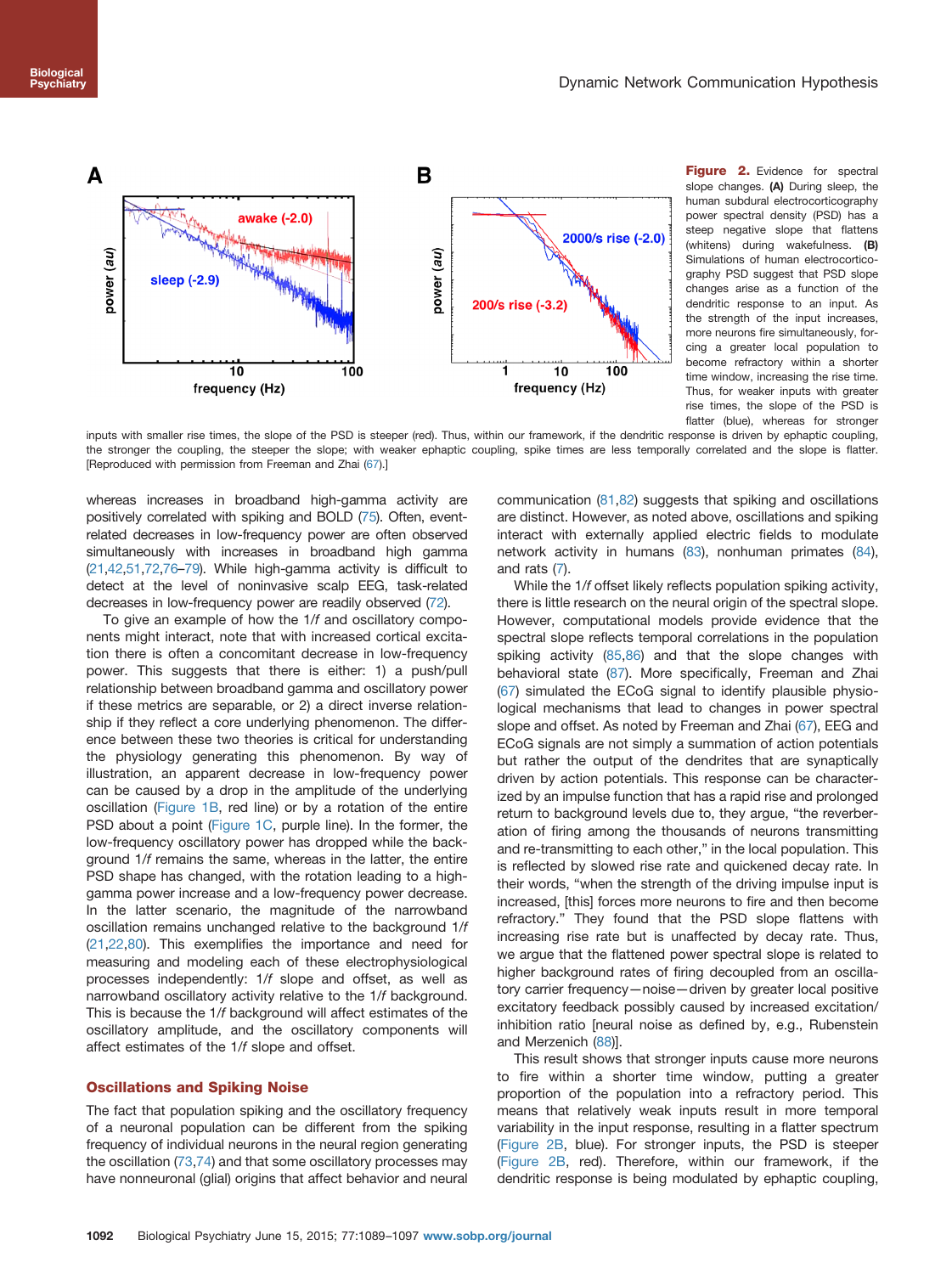stronger ephaptic coupling would lead to a stronger dendritic response and thus a steeper PSD; the weaker the ephaptic coupling, the flatter the PSD. That is, local population spiking can be inferred from the PSD offset, while spiking statistics and noise may be inferred from the PSD slope ([66,89,90](#page-7-0)).

## NEURAL COMMUNICATION PATHOLOGY

#### Pathologic Overcoupling

In our theoretical framework, overcoupling, or hypersynchronization, is caused by an enhanced spike/field coupling process where the oscillatory local field causes the population spike timing to lock to the oscillation, which would feed back onto the local field. Recent research has demonstrated that patients with Parkinson's disease, off medication, show pathologically strong motor cortical beta/high-gamma PAC [\(91](#page-7-0)–[93](#page-7-0)) [though the relationship between oscillatory beta and broadband high-gamma activity through the frontal cortex, thalamus, and basal ganglia is more complex [\(94\)](#page-7-0)]. This pathologic PAC is reduced when a subthalamic deep brain stimulator (DBS) is turned on, resulting in prompt motor improvement in the patient ([93](#page-7-0)). DBS stimulation shuts off the subthalamic nucleus altering basal ganglia firing patterns. Here, we would argue that the loss of dopaminergic modulation of the basal ganglia-thalamocortical network causes a state of pathologic network overcoupling [\(95\)](#page-7-0). Thus, a possible mechanism of DBS is to induce enhanced high-frequency neural activity of the basal ganglia-thalamocortical network to disrupt abnormal excessive coupling [\(96\)](#page-7-0) and regularize neuronal firing [\(97](#page-7-0)), a phenomenon that has been called an informational lesion [\(98\)](#page-7-0). We should also note that there is emerging evidence of the involvement of thalamic structures in control of cortical oscillations in both attention via the pulvinar [\(99\)](#page-7-0) and memory via the anterior thalamic nucleus [\(45](#page-6-0)). These findings suggest that thalamic modulation might provide a venue for treatment of deficits outside the motor domain.

Of particular interest is promising new evidence for the use of DBS in treating psychiatric disorders, such as depression, anxiety, or obsessive-compulsive disorder ([100,101](#page-7-0)). In the case of depression and anxiety, patients have a tendency to ruminate, a metacognitive process wherein patients overly attend to negative or distressing emotions [\(102](#page-7-0)). From a dynamic network communication perspective, we argue that life events strengthen or weaken connections between brain regions, and via normal Hebbian learning mechanisms ([103](#page-7-0)), networks that are more commonly activated are strengthened. In this framework, depression and anxiety might be conceived of as an overcoupling of the default mode network ([104,105](#page-7-0)), perhaps caused by reinforcement via experience and rumination.

From this perspective, we hypothesize that the underlying mechanism of DBS efficacy in these psychiatric diseases which are quite different in etiology from Parkinson's disease —is to some degree similar as to Parkinson's disease: the introduction of noisy neural activity into the pathologically overcoupled network via DBS permits normal network communication by decoupling a pathologically overcoupled network ([106\)](#page-7-0). This DBS mechanism may short-circuit normal, e.g., serotonergic modulation of network activity, which acts within the cortex to decrease functional network connectivity ([107\)](#page-7-0). Importantly, in Parkinson's disease the anatomical target for DBS, the subthalamic nucleus, is clearly identifiable. In contrast, the key anatomical target for DBS in depression is the subgenual anterior cingulate cortex, which is not as well defined based on magnetic resonance imaging alone. Thus, one could argue that presurgical mapping of the anterior cingulate to identify regions of pathologic coupling could be used to guide DBS implantation for depression.

## Pathological Undercoupling

On the opposite end of the network communication disorder spectrum from pathologic overcoupling is pathologic undercoupling. In our framework, the precise spike timing relative to network oscillatory activity is degraded with noisy temporally decorrelated spikes that occur during nonfacilitatory oscillatory phases. Here, one prominent example might be the neural noise hypothesis for age-related cognitive decline ([108\)](#page-8-0), wherein noise in this interpretation is operationalized as extraneous spikes not involved in encoding or communication. Viewed again from a dynamic network communication perspective, these noisy spikes serve to decouple the synchronization mechanism between brain regions, leading to communication and or representational errors that, in turn, result in age-related cognitive deficits.

From a neurobiological standpoint, excitatory/inhibitory balance helps control runaway excitation and may lead to errors in encoding and/or interregional communication ([109\)](#page-8-0). Similar to the pathologic overcoupling case, this hypothesis can be extended to account for the behavioral symptoms seen in psychiatric or neurological disorders. For example, both autism and schizophrenia have been shown to be associated with reduced neuronal signal-to-noise [\(110](#page-8-0)-[112\)](#page-8-0) or, more directly, increased neural noise possibly caused by diseaserelated alterations in the ratio of excitation to inhibition [\(88](#page-7-0)) or overall reduced inhibition [\(113](#page-8-0)). Given that the slope of the PSD may reflect the level of neural noise, we predict that schizophrenia and autism may show flattened LFP power spectra relative to control subjects.

A recent study showed that in an autism spectrum disorder group, alpha/gamma PAC was reduced compared with matched control subjects ([114\)](#page-8-0). Note that this is in contrast to Parkinson's disease patients who show increased beta/high gamma PAC before DBS [\(91\)](#page-7-0). This PAC reduction in autism supports the pathologic noise hypothesis in that temporally decorrelated noise, by definition, means more spikes occurring during nonpreferred phases of the low-frequency oscillation. Importantly, within the dynamic network communication framework, increased neural noise (decreased PAC) should also result in decreased interregional oscillatory coherence, which is what was shown ([114](#page-8-0)).

This noise-induced pathologic undercoupling model may also explain some of the neurophysiological findings in relation to schizophrenia. Behaviorally, the majority of patients with schizophrenia show cognitive deficits in several domains, ranging from attention and working memory to social cognition ([115\)](#page-8-0). One proposal for the underlying cause for this broad array of cognitive impairments is that patients with schizophrenia suffer from a core working memory deficit ([116\)](#page-8-0). This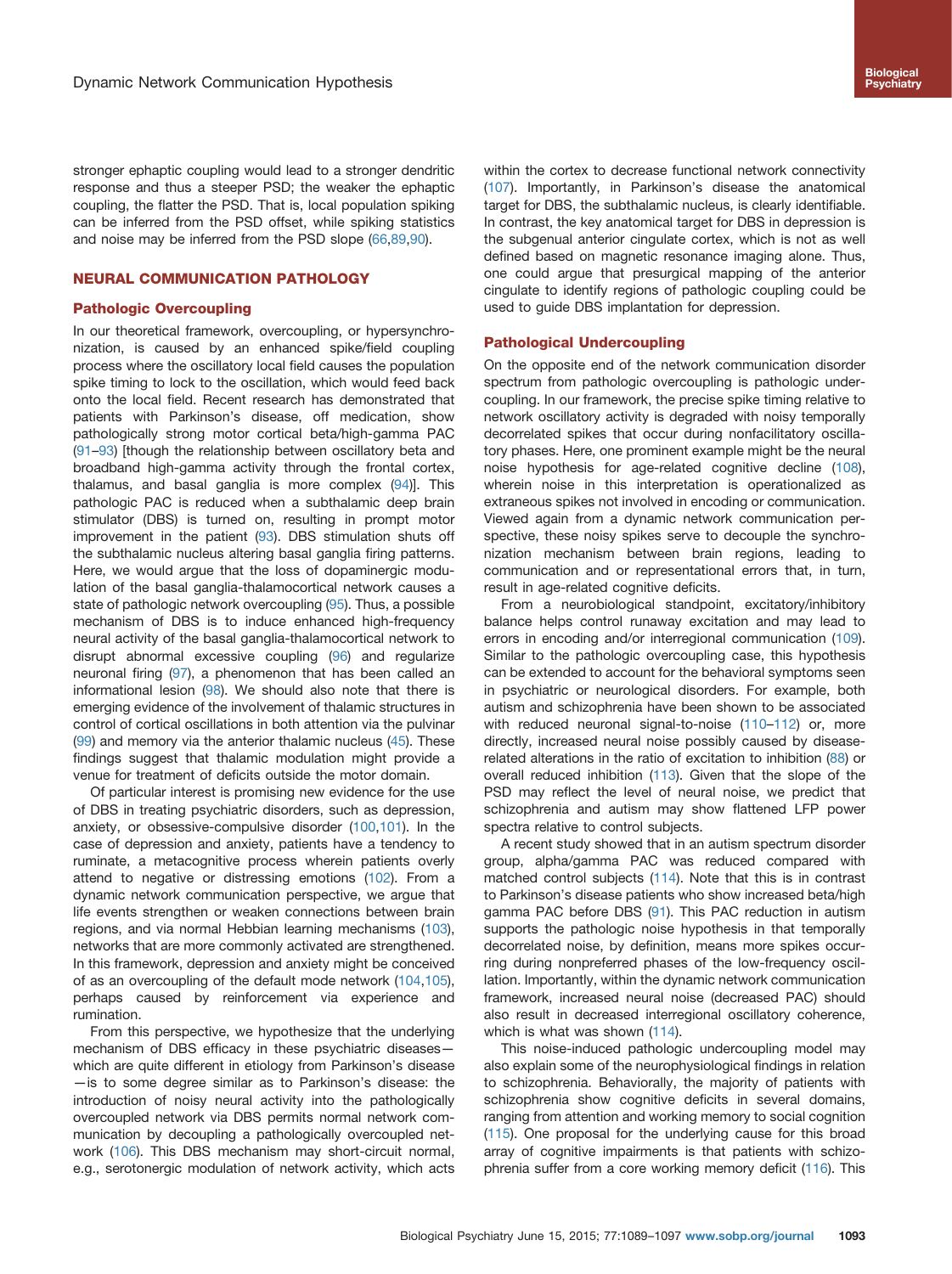<span id="page-5-0"></span>has been referred to as a rate limiting deficit, in that a generalized inability to hold or maintain information in working memory results in a multitude of downstream cognitive effects. Within our proposed framework, such working memory deficits would result from an impairment of a prefrontaldependent working memory network that may include sensory cortical and subcortical regions ([117](#page-8-0)–[119](#page-8-0)). This network dysfunction might arise from an inability to maintain oscillatory communication due to increased neural noise and deceased PAC.

Neurophysiologically, schizophrenia is associated with decreased frontal beta coherence [\(120,121\)](#page-8-0), decreased dopamine-mediated frontal lobe signal-to-noise [\(112](#page-8-0)), and broadband oscillatory decreases in signal-to-noise ([122](#page-8-0)). Pharmacologically reducing (excitatory) glutamate release using metabotropic glutamate 2/3 receptor agonists improves schizophrenia symptoms (both positive and negative) ([123](#page-8-0)), suggesting that reducing spiking activity has antipsychotic effects. Within our proposed framework, spurious, noisy spiking disrupts the ability for oscillatory communication networks to form via destructive resonance. As noted above, schizophrenia is associated with decreased frontal coherence and decreased signal-to-noise. Thus, metabotropic glutamate 2/3 receptor agonists, which reduce excitatory glutamate release, result in a reduction of temporally decorrelated spiking, which improves the spike/field coupling, resulting in improved oscillatory coherence and communication by improving signal-to-noise. In computational models, random noisy spiking has been shown to destabilize network dynamics, which has been proposed to underlie the behavioral symptoms of schizophrenia ([124\)](#page-8-0). These results align with our dynamic network communication hypothesis in that a reduction of noisy spiking activity would re-normalize pathologic undercoupling and improve network communication and PAC.

## **SUMMARY**

Neuropsychiatric disorders have a long history of being viewed predominantly from a pharmacologic perspective. We suggest that a electrophysiological perspective might provide a fuller understanding of the gamut of neuropsychiatric disorders and provide a path toward novel treatment interventions aimed at normalizing effective network communication. Recent advances in noninvasive stimulation methods, such as transcranial alternating current stimulation, transcranial random noise simulation, and transcranial magnetic stimulation ([125,126](#page-8-0)), as well as the introduction of smart, closed-loop invasive neurostimulators ([127](#page-8-0)–[129\)](#page-8-0), may prove to be useful tools for dynamically modulating pathologic network activity in disabling neuropsychiatric conditions [though their utility in this domain remains uncertain [\(130\)](#page-8-0)].

#### ACKNOWLEDGMENTS AND DISCLOSURES

This work was supported by the University of California, San Diego, Qualcomm Institute, California Institute for Telecommunications and Information Technology, Strategic Research Opportunities program (BV) and a Sloan Research Fellowship (BV), as well as National Institute of Neurological Disorders and Stroke Grant R37 NS21135-27 (RTK) and Defense Advanced Research Projects Agency Systems-Based Neurotechnology for Emerging Therapies (RTK).

We thank Roemer van der Meij, Erik Peterson, Amitai Shenhav, Avgusta Shestyuk, and Timothy Verstynen for their comments and careful reading of earlier drafts.

All authors report no biomedical financial interests or potential conflicts of interest.

#### ARTICLE INFORMATION

From the Department of Cognitive Science, Neurosciences Graduate Program, and the Institute for Neural Computation (BV), University of California, San Diego, La Jolla; and Department of Psychology and Helen Wills Neuroscience Institute (RTK), University of California, Berkeley, Berkeley, California.

Address correspondence to Bradley Voytek, Ph.D., University of California, San Diego, Department of Cognitive Science, 9500 Gilman Dr, La Jolla, CA 92093-0515; E-mail: bradley.voytek@gmail.com.

Received Sep 26, 2014; revised Apr 15, 2015; accepted Apr 23, 2015.

## REFERENCES

- 1. [Wang X-J, Krystal JH \(2014\): Computational psychiatry. Neuron 84:](http://refhub.elsevier.com/S0006-3223(15)00354-6/sbref0005) 638–[654.](http://refhub.elsevier.com/S0006-3223(15)00354-6/sbref0005)
- 2. [Kopell NJ, Gritton HJ, Whittington MA, Kramer MA \(2014\): Beyond](http://refhub.elsevier.com/S0006-3223(15)00354-6/sbref0010) [the connectome: The dynome. Neuron 83:1319](http://refhub.elsevier.com/S0006-3223(15)00354-6/sbref0010)–1328.
- 3. [Sejnowski TJ, Paulsen O \(2006\): Network oscillations: Emerging](http://refhub.elsevier.com/S0006-3223(15)00354-6/sbref0015) [computational principles. J Neurosci 26:1673](http://refhub.elsevier.com/S0006-3223(15)00354-6/sbref0015)–1676.
- 4. [Faisal AA, Selen LPJ, Wolpert DM \(2008\): Noise in the nervous](http://refhub.elsevier.com/S0006-3223(15)00354-6/sbref0020) [system. Nat Rev Neurosci 9:292](http://refhub.elsevier.com/S0006-3223(15)00354-6/sbref0020)–303.
- 5. [McCarthy MM, Ching S, Whittington MA, Kopell N \(2012\): Dynamical](http://refhub.elsevier.com/S0006-3223(15)00354-6/sbref0025) [changes in neurological diseases and anesthesia. Curr Opin Neuro](http://refhub.elsevier.com/S0006-3223(15)00354-6/sbref0025)[biol 22:693](http://refhub.elsevier.com/S0006-3223(15)00354-6/sbref0025)–703.
- 6. [Anastassiou CA, Perin R, Markram H, Koch C \(2011\): Ephaptic](http://refhub.elsevier.com/S0006-3223(15)00354-6/sbref0030) [coupling of cortical neurons. Nat Neurosci 14:217](http://refhub.elsevier.com/S0006-3223(15)00354-6/sbref0030)–223.
- 7. [Fröhlich F, Mccormick DA \(2010\): Endogenous electric](http://refhub.elsevier.com/S0006-3223(15)00354-6/sbref0035) fields may [guide neocortical network activity. Neuron 67:129](http://refhub.elsevier.com/S0006-3223(15)00354-6/sbref0035)–143.
- 8. [Busch NA, Vanrullen R \(2010\): Spontaneous EEG oscillations reveal](http://refhub.elsevier.com/S0006-3223(15)00354-6/sbref0040) [periodic sampling of visual attention. Proc Natl Acad Sci U S A 107:](http://refhub.elsevier.com/S0006-3223(15)00354-6/sbref0040) 16048–[16053.](http://refhub.elsevier.com/S0006-3223(15)00354-6/sbref0040)
- 9. [Mathewson KE, Gratton G, Fabiani M, Beck DM, Ro T \(2009\): To see](http://refhub.elsevier.com/S0006-3223(15)00354-6/sbref0045) [or not to see: Prestimulus alpha phase predicts visual awareness. J](http://refhub.elsevier.com/S0006-3223(15)00354-6/sbref0045) [Neurosci 29:2725](http://refhub.elsevier.com/S0006-3223(15)00354-6/sbref0045)–2732.
- 10. [Yamagishi N, Callan DE, Anderson SJ, Kawato M \(2008\): Attentional](http://refhub.elsevier.com/S0006-3223(15)00354-6/sbref0050) [changes in pre-stimulus oscillatory activity within early visual cortex](http://refhub.elsevier.com/S0006-3223(15)00354-6/sbref0050) [are predictive of human visual performance. Brain Res 1197:](http://refhub.elsevier.com/S0006-3223(15)00354-6/sbref0050) 115–[122.](http://refhub.elsevier.com/S0006-3223(15)00354-6/sbref0050)
- 11. [Van Dijk H, Schoffelen J-M, Oostenveld R, Jensen O \(2008\):](http://refhub.elsevier.com/S0006-3223(15)00354-6/sbref0055) [Prestimulus oscillatory activity in the alpha band predicts visual](http://refhub.elsevier.com/S0006-3223(15)00354-6/sbref0055) [discrimination ability. J Neurosci 28:1816](http://refhub.elsevier.com/S0006-3223(15)00354-6/sbref0055)–1823.
- 12. [Thut G, Nietzel A, Brandt SA, Pascual-Leone A \(2006\): Alpha-band](http://refhub.elsevier.com/S0006-3223(15)00354-6/sbref0060) [electroencephalographic activity over occipital cortex indexes visuo](http://refhub.elsevier.com/S0006-3223(15)00354-6/sbref0060)[spatial attention bias and predicts visual target detection. J Neurosci](http://refhub.elsevier.com/S0006-3223(15)00354-6/sbref0060) [26:9494](http://refhub.elsevier.com/S0006-3223(15)00354-6/sbref0060)–9502.
- 13. [Palva S, Palva JM \(2007\): New vistas for](http://refhub.elsevier.com/S0006-3223(15)00354-6/sbref0065) α-frequency band [oscillations. Trends Neurosci 30:150](http://refhub.elsevier.com/S0006-3223(15)00354-6/sbref0065)–158.
- 14. [Spaak E, de Lange FP, Jensen O \(2014\): Local entrainment of alpha](http://refhub.elsevier.com/S0006-3223(15)00354-6/sbref0070) [oscillations by visual stimuli causes cyclic modulation of perception.](http://refhub.elsevier.com/S0006-3223(15)00354-6/sbref0070) [J Neurosci 34:3536](http://refhub.elsevier.com/S0006-3223(15)00354-6/sbref0070)–3544.
- 15. [Sokoliuk R, Vanrullen R \(2013\): The](http://refhub.elsevier.com/S0006-3223(15)00354-6/sbref0075) flickering wheel illusion: When  $\alpha$ [rhythms make a static wheel](http://refhub.elsevier.com/S0006-3223(15)00354-6/sbref0075) flicker. J Neurosci 33:13498–13504.
- 16. [Landau AN, Fries P \(2012\): Attention samples stimuli rhythmically.](http://refhub.elsevier.com/S0006-3223(15)00354-6/sbref0080) [Curr Biol 22:1000](http://refhub.elsevier.com/S0006-3223(15)00354-6/sbref0080)–1004.
- 17. [Anastassiou CA, Koch C \(2014\): Ephaptic coupling to endogenous](http://refhub.elsevier.com/S0006-3223(15)00354-6/sbref0085) electric fi[eld activity: Why bother? Curr Opin Neurobiol 31C:95](http://refhub.elsevier.com/S0006-3223(15)00354-6/sbref0085)–103.
- 18. [Ozen S, Sirota A, Belluscio MA, Anastassiou CA, Stark E, Koch C,](http://refhub.elsevier.com/S0006-3223(15)00354-6/sbref0090) [Buzsaki G \(2010\): Transcranial electric stimulation entrains cortical](http://refhub.elsevier.com/S0006-3223(15)00354-6/sbref0090) [neuronal populations in rats. J Neurosci 30:11476](http://refhub.elsevier.com/S0006-3223(15)00354-6/sbref0090)–11485.
- 19. [Radman T, Su Y, An JH, Parra LC, Bikson M \(2007\): Spike timing](http://refhub.elsevier.com/S0006-3223(15)00354-6/sbref0095) amplifies the effect of electric fi[elds on neurons: Implications for](http://refhub.elsevier.com/S0006-3223(15)00354-6/sbref0095) endogenous fi[eld effects. J Neurosci 27:3030](http://refhub.elsevier.com/S0006-3223(15)00354-6/sbref0095)–3036.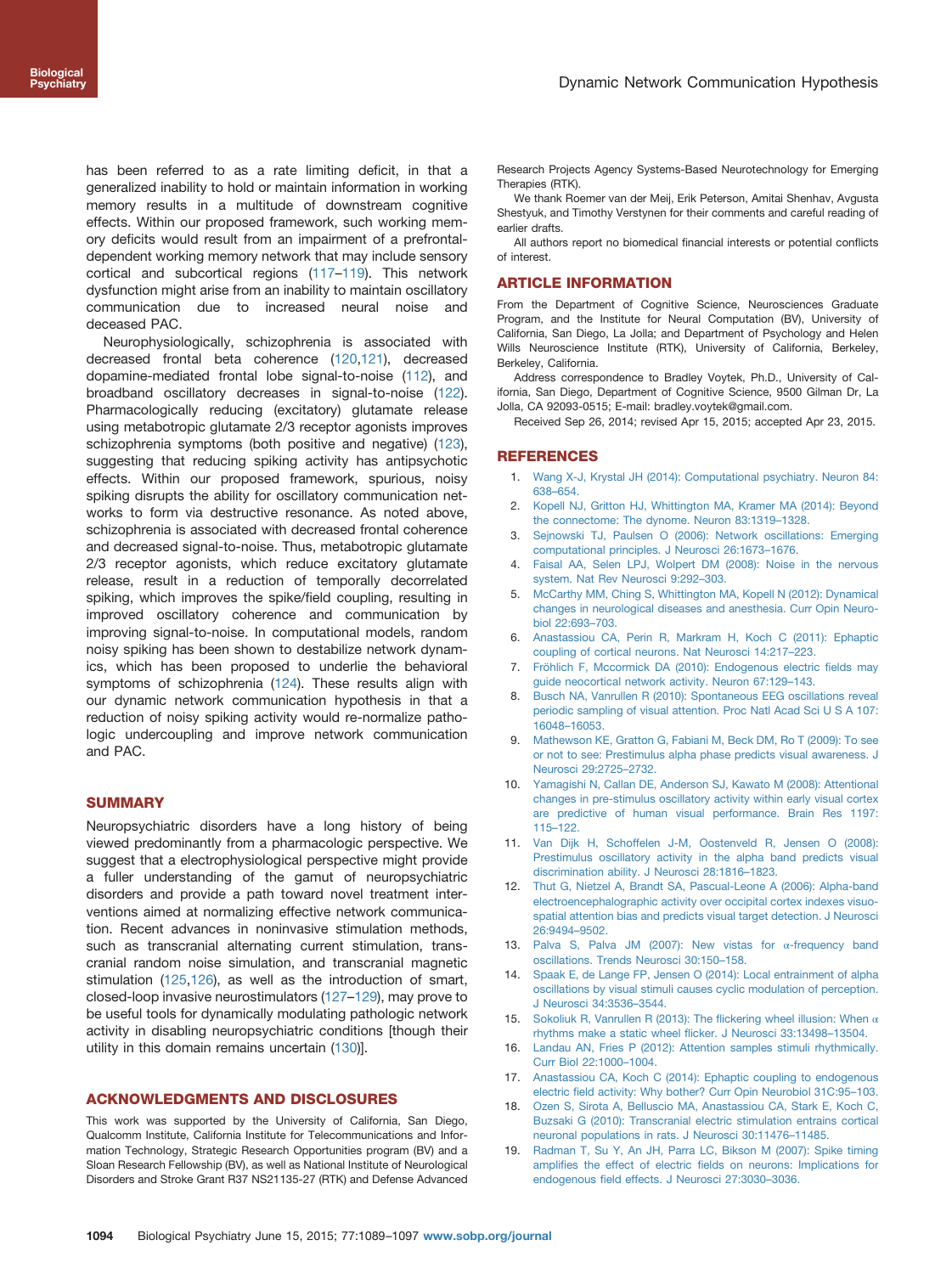- <span id="page-6-0"></span>20. [Manning JR, Jacobs J, Fried I, Kahana MJ \(2009\): Broadband shifts](http://refhub.elsevier.com/S0006-3223(15)00354-6/sbref0100) in local fi[eld potential power spectra are correlated with single](http://refhub.elsevier.com/S0006-3223(15)00354-6/sbref0100)[neuron spiking in humans. J Neurosci 29:13613](http://refhub.elsevier.com/S0006-3223(15)00354-6/sbref0100)–13620.
- 21. [Miller KJ, Honey CJ, Hermes D, Rao RP, denNijs M, Ojemann JG](http://refhub.elsevier.com/S0006-3223(15)00354-6/sbref0105) [\(2014\): Broadband changes in the cortical surface potential track](http://refhub.elsevier.com/S0006-3223(15)00354-6/sbref0105) [activation of functionally diverse neuronal populations. Neuroimage](http://refhub.elsevier.com/S0006-3223(15)00354-6/sbref0105) [85:711](http://refhub.elsevier.com/S0006-3223(15)00354-6/sbref0105)–720.
- 22. [Winawer J, Kay KN, Foster BL, Rauschecker AM, Parvizi J, Wandell](http://refhub.elsevier.com/S0006-3223(15)00354-6/sbref0110) [BA \(2013\): Asynchronous broadband signals are the principal source](http://refhub.elsevier.com/S0006-3223(15)00354-6/sbref0110) [of the bold response in human visual cortex. Curr Biol 23:](http://refhub.elsevier.com/S0006-3223(15)00354-6/sbref0110) 1145–[1153.](http://refhub.elsevier.com/S0006-3223(15)00354-6/sbref0110)
- 23. [Ray S, Crone NE, Niebur E, Franaszczuk PJ, Hsiao SS \(2008\): Neural](http://refhub.elsevier.com/S0006-3223(15)00354-6/sbref0115) [correlates of high-gamma oscillations \(60-200 Hz\) in macaque local](http://refhub.elsevier.com/S0006-3223(15)00354-6/sbref0115) fi[eld potentials and their potential implications in electrocorticogra](http://refhub.elsevier.com/S0006-3223(15)00354-6/sbref0115)[phy. J Neurosci 28:11526](http://refhub.elsevier.com/S0006-3223(15)00354-6/sbref0115)–11536.
- 24. [Womelsdorf T, Valiante TA, Sahin NT, Miller KJ, Tiesinga P \(2014\):](http://refhub.elsevier.com/S0006-3223(15)00354-6/sbref0120) [Dynamic circuit motifs underlying rhythmic gain control, gating and](http://refhub.elsevier.com/S0006-3223(15)00354-6/sbref0120) [integration. Nat Neurosci 17:1031](http://refhub.elsevier.com/S0006-3223(15)00354-6/sbref0120)–1039.
- 25. [Lachaux JP, Rodriguez E, Martinerie J, Varela FJ \(1999\): Measuring](http://refhub.elsevier.com/S0006-3223(15)00354-6/sbref0125) [phase synchrony in brain signals. Hum Brain Mapp 8:194](http://refhub.elsevier.com/S0006-3223(15)00354-6/sbref0125)–208.
- 26. [Engel AK, Fries P, Singer W \(2001\): Dynamic predictions: Oscilla](http://refhub.elsevier.com/S0006-3223(15)00354-6/sbref0130)[tions and synchrony in top-down processing. Nat Rev Neurosci 2:](http://refhub.elsevier.com/S0006-3223(15)00354-6/sbref0130) 704–[716.](http://refhub.elsevier.com/S0006-3223(15)00354-6/sbref0130)
- 27. Rissman J, Gazzaley A, D'[Esposito M \(2004\): Measuring functional](http://refhub.elsevier.com/S0006-3223(15)00354-6/sbref0135) [connectivity during distinct stages of a cognitive task. Neuroimage](http://refhub.elsevier.com/S0006-3223(15)00354-6/sbref0135) [23:752](http://refhub.elsevier.com/S0006-3223(15)00354-6/sbref0135)–763.
- 28. [Wang L, Saalmann YB, Pinsk MA, Arcaro MJ, Kastner S \(2012\):](http://refhub.elsevier.com/S0006-3223(15)00354-6/sbref0140) [Electrophysiological low-frequency coherence and cross-frequency](http://refhub.elsevier.com/S0006-3223(15)00354-6/sbref0140) [coupling contribute to BOLD connectivity. Neuron 76:1010](http://refhub.elsevier.com/S0006-3223(15)00354-6/sbref0140)–1020.
- 29. Lisman JE, Idiart MA (1995): Storage of  $7 +/- 2$  short-term memories [in oscillatory subcycles. Science 267:1512](http://refhub.elsevier.com/S0006-3223(15)00354-6/sbref0145)–1515.
- 30. [Buzsáki G, Draguhn A \(2004\): Neuronal oscillations in cortical](http://refhub.elsevier.com/S0006-3223(15)00354-6/sbref0150) [networks. Science 304:1926](http://refhub.elsevier.com/S0006-3223(15)00354-6/sbref0150)–1929.
- 31. [Fries P \(2005\): A mechanism for cognitive dynamics: Neuronal](http://refhub.elsevier.com/S0006-3223(15)00354-6/sbref0155) [communication through neuronal coherence. Trends Cogn Sci 9:](http://refhub.elsevier.com/S0006-3223(15)00354-6/sbref0155) 474–[480.](http://refhub.elsevier.com/S0006-3223(15)00354-6/sbref0155)
- 32. [Schaefer AT, Angelo K, Spors H, Margrie TW \(2006\): Neuronal](http://refhub.elsevier.com/S0006-3223(15)00354-6/sbref0160) [oscillations enhance stimulus discrimination by ensuring action](http://refhub.elsevier.com/S0006-3223(15)00354-6/sbref0160) [potential precision. PLoS Biol 4:163.](http://refhub.elsevier.com/S0006-3223(15)00354-6/sbref0160)
- 33. [Tognoli E, Kelso JAS \(2014\): The metastable brain. Neuron 81:](http://refhub.elsevier.com/S0006-3223(15)00354-6/sbref0165) 35–[48.](http://refhub.elsevier.com/S0006-3223(15)00354-6/sbref0165)
- 34. [Canolty RT, Edwards E, Dalal SS, Soltani M, Nagarajan SS, Kirsch](http://refhub.elsevier.com/S0006-3223(15)00354-6/sbref0170) HE, et al[. \(2006\): High gamma power is phase-locked to theta](http://refhub.elsevier.com/S0006-3223(15)00354-6/sbref0170) [oscillations in human neocortex. Science 313:1626](http://refhub.elsevier.com/S0006-3223(15)00354-6/sbref0170)–1628.
- 35. [Aru J, Aru J, Priesemann V, Wibral M, Lana L, Pipa G,](http://refhub.elsevier.com/S0006-3223(15)00354-6/sbref0175) et al. (2015): [Untangling cross-frequency coupling in neuroscience. Curr Opin](http://refhub.elsevier.com/S0006-3223(15)00354-6/sbref0175) [Neurobiol 31:51](http://refhub.elsevier.com/S0006-3223(15)00354-6/sbref0175)–61.
- 36. [Colgin LL, Denninger T, Fyhn M, Hafting T, Bonnevie T, Jensen O,](http://refhub.elsevier.com/S0006-3223(15)00354-6/sbref0180) et al[. \(2009\): Frequency of gamma oscillations routes](http://refhub.elsevier.com/S0006-3223(15)00354-6/sbref0180) flow of [information in the hippocampus. Nature 462:353](http://refhub.elsevier.com/S0006-3223(15)00354-6/sbref0180)–357.
- 37. [Quilichini P, Sirota A, Buzsáki G \(2010\): Intrinsic circuit organization](http://refhub.elsevier.com/S0006-3223(15)00354-6/sbref0185) [and theta-gamma oscillation dynamics in the entorhinal cortex of the](http://refhub.elsevier.com/S0006-3223(15)00354-6/sbref0185) [rat. J Neurosci 30:11128](http://refhub.elsevier.com/S0006-3223(15)00354-6/sbref0185)–11142.
- 38. [Canolty RT, Knight RT \(2010\): The functional role of cross-frequency](http://refhub.elsevier.com/S0006-3223(15)00354-6/sbref0190) [coupling. Trends Cogn Sci 14:506](http://refhub.elsevier.com/S0006-3223(15)00354-6/sbref0190)–515.
- 39. [Szczepanski SM, Crone NE, Kuperman RA, Auguste KI, Parvizi J,](http://refhub.elsevier.com/S0006-3223(15)00354-6/sbref0195) [Knight RT \(2014\): Dynamic changes in phase-amplitude coupling](http://refhub.elsevier.com/S0006-3223(15)00354-6/sbref0195) [facilitate spatial attention control in fronto-parietal cortex. PLoS Biol](http://refhub.elsevier.com/S0006-3223(15)00354-6/sbref0195) [12:e1001936.](http://refhub.elsevier.com/S0006-3223(15)00354-6/sbref0195)
- 40. [Vanhatalo S, Palva JM, Holmes MD, Miller JW, Voipio J, Kaila K](http://refhub.elsevier.com/S0006-3223(15)00354-6/sbref0200) [\(2004\): Infraslow oscillations modulate excitability and interictal](http://refhub.elsevier.com/S0006-3223(15)00354-6/sbref0200) [epileptic activity in the human cortex during sleep. Proc Natl Acad](http://refhub.elsevier.com/S0006-3223(15)00354-6/sbref0200) [Sci U S A 101:5053](http://refhub.elsevier.com/S0006-3223(15)00354-6/sbref0200)–5057.
- 41. [Lakatos P, Karmos G, Mehta AD, Ulbert I, Schroeder CE \(2008\):](http://refhub.elsevier.com/S0006-3223(15)00354-6/sbref0205) [Entrainment of neuronal oscillations as a mechanism of attentional](http://refhub.elsevier.com/S0006-3223(15)00354-6/sbref0205) [selection. Science 320:110](http://refhub.elsevier.com/S0006-3223(15)00354-6/sbref0205)–113.
- 42. [Miller KJ, Hermes D, Honey CJ, Hebb AO, Ramsey NF, Knight RT,](http://refhub.elsevier.com/S0006-3223(15)00354-6/sbref0210) et al[. \(2012\): Human motor cortical activity is selectively phase](http://refhub.elsevier.com/S0006-3223(15)00354-6/sbref0210)[entrained on underlying rhythms. PLoS Comput Biol 8:e1002655.](http://refhub.elsevier.com/S0006-3223(15)00354-6/sbref0210)
- 43. [Miller KJ, Hermes D, Honey CJ, Sharma M, Rao RPN, Nijs den M,](http://refhub.elsevier.com/S0006-3223(15)00354-6/sbref0215) et al[. \(2010\): Dynamic modulation of local population activity by](http://refhub.elsevier.com/S0006-3223(15)00354-6/sbref0215) [rhythm phase in human occipital cortex during a visual search task.](http://refhub.elsevier.com/S0006-3223(15)00354-6/sbref0215) [Front Hum Neurosci 4:197.](http://refhub.elsevier.com/S0006-3223(15)00354-6/sbref0215)
- 44. [Tort ABL, Komorowski RW, Manns JR, Kopell NJ, Eichenbaum H](http://refhub.elsevier.com/S0006-3223(15)00354-6/sbref0220) [\(2009\): Theta-gamma coupling increases during the learning of item](http://refhub.elsevier.com/S0006-3223(15)00354-6/sbref0220)[context associations. Proc Natl Acad Sci U S A 106:20942](http://refhub.elsevier.com/S0006-3223(15)00354-6/sbref0220)–20947.
- 45. [Sweeney-Reed CM, Zaehle T, Voges J, Schmitt FC, Buentjen L,](http://refhub.elsevier.com/S0006-3223(15)00354-6/sbref0225) Kopitzki K, et al[. \(2014\): Corticothalamic phase synchrony and](http://refhub.elsevier.com/S0006-3223(15)00354-6/sbref0225) [cross-frequency coupling predict human memory formation. Elife 3:](http://refhub.elsevier.com/S0006-3223(15)00354-6/sbref0225) [e05352.](http://refhub.elsevier.com/S0006-3223(15)00354-6/sbref0225)
- 46. [Axmacher N, Henseler MM, Jensen O, Weinreich I, Elger CE, Fell J](http://refhub.elsevier.com/S0006-3223(15)00354-6/sbref0230) [\(2010\): Cross-frequency coupling supports multi-item working mem](http://refhub.elsevier.com/S0006-3223(15)00354-6/sbref0230)[ory in the human hippocampus. Proc Natl Acad Sci U S A 107:](http://refhub.elsevier.com/S0006-3223(15)00354-6/sbref0230) 3228–[3233.](http://refhub.elsevier.com/S0006-3223(15)00354-6/sbref0230)
- 47. [Cohen MX, Axmacher N, Lenartz D, Elger CE, Sturm V, Schlaepfer TE](http://refhub.elsevier.com/S0006-3223(15)00354-6/sbref0235) [\(2009\): Good vibrations: Cross-frequency coupling in the human](http://refhub.elsevier.com/S0006-3223(15)00354-6/sbref0235) [nucleus accumbens during reward processing. J Cogn Neurosci 21:](http://refhub.elsevier.com/S0006-3223(15)00354-6/sbref0235) 875–[889.](http://refhub.elsevier.com/S0006-3223(15)00354-6/sbref0235)
- 48. [Cohen MX, Axmacher N, Lenartz D, Elger CE, Sturm V, Schlaepfer](http://refhub.elsevier.com/S0006-3223(15)00354-6/sbref0240) [TE \(2009\): Nuclei accumbens phase synchrony predicts decision](http://refhub.elsevier.com/S0006-3223(15)00354-6/sbref0240)[making reversals following negative feedback. J Neurosci 29:](http://refhub.elsevier.com/S0006-3223(15)00354-6/sbref0240) 7591–[7598.](http://refhub.elsevier.com/S0006-3223(15)00354-6/sbref0240)
- 49. [Canolty RT, Ganguly K, Kennerley SW, Cadieu CF, Koepsell K,](http://refhub.elsevier.com/S0006-3223(15)00354-6/sbref0245) [Wallis JD, Carmena JM \(2010\): Oscillatory phase coupling coordi](http://refhub.elsevier.com/S0006-3223(15)00354-6/sbref0245)[nates anatomically dispersed functional cell assemblies. Proc Natl](http://refhub.elsevier.com/S0006-3223(15)00354-6/sbref0245) [Acad Sci U S A 107:17356](http://refhub.elsevier.com/S0006-3223(15)00354-6/sbref0245)–17361.
- 50. [Johnson EL, Knight RT \(2015\): Intracranial recordings and human](http://refhub.elsevier.com/S0006-3223(15)00354-6/sbref0250) [memory. Curr Opin Neurobiol 31:18](http://refhub.elsevier.com/S0006-3223(15)00354-6/sbref0250)–25.
- 51. Voytek B, D'[Esposito M, Crone N, Knight RT \(2013\): A method for](http://refhub.elsevier.com/S0006-3223(15)00354-6/sbref0255) [event-related phase/amplitude coupling. Neuroimage 64:416](http://refhub.elsevier.com/S0006-3223(15)00354-6/sbref0255)–424.
- 52. [Schanze T, Eckhorn R \(1997\): Phase correlation among rhythms](http://refhub.elsevier.com/S0006-3223(15)00354-6/sbref0260) [present at different frequencies: Spectral methods, application to](http://refhub.elsevier.com/S0006-3223(15)00354-6/sbref0260) [microelectrode recordings from visual cortex and functional impli](http://refhub.elsevier.com/S0006-3223(15)00354-6/sbref0260)[cations. Int J Psychophysiol 26:171](http://refhub.elsevier.com/S0006-3223(15)00354-6/sbref0260)–189.
- 53. [Tort ABL, Kramer MA, Thorn C, Gibson DJ, Kubota Y, Graybiel AM,](http://refhub.elsevier.com/S0006-3223(15)00354-6/sbref0265) [Kopell NJ \(2008\): Dynamic cross-frequency couplings of local](http://refhub.elsevier.com/S0006-3223(15)00354-6/sbref0265) field [potential oscillations in rat striatum and hippocampus during per](http://refhub.elsevier.com/S0006-3223(15)00354-6/sbref0265)[formance of a T-maze task. Proc Natl Acad Sci U S A 105:](http://refhub.elsevier.com/S0006-3223(15)00354-6/sbref0265) 20517–[20522.](http://refhub.elsevier.com/S0006-3223(15)00354-6/sbref0265)
- 54. [Roopun AK, Kramer MA, Carracedo LM, Kaiser M, Davies CH, Traub](http://refhub.elsevier.com/S0006-3223(15)00354-6/sbref0270) RD, et al[. \(2008\): Period concatenation underlies interactions](http://refhub.elsevier.com/S0006-3223(15)00354-6/sbref0270) [between gamma and beta rhythms in neocortex. Front Cell Neurosci](http://refhub.elsevier.com/S0006-3223(15)00354-6/sbref0270) [2:1.](http://refhub.elsevier.com/S0006-3223(15)00354-6/sbref0270)
- 55. [Roopun AK, Kramer MA, Carracedo LM, Kaiser M, Davies CH, Traub](http://refhub.elsevier.com/S0006-3223(15)00354-6/sbref0275) RD, et al[. \(2008\): Temporal interactions between cortical rhythms.](http://refhub.elsevier.com/S0006-3223(15)00354-6/sbref0275) [Front Neurosci 2:145](http://refhub.elsevier.com/S0006-3223(15)00354-6/sbref0275)–154.
- 56. [Voytek B, Canolty RT, Shestyuk A, Crone N, Parvizi J, Knight RT](http://refhub.elsevier.com/S0006-3223(15)00354-6/sbref0280) (2010): Shifts in gamma phase–[amplitude coupling frequency from](http://refhub.elsevier.com/S0006-3223(15)00354-6/sbref0280) [theta to alpha over posterior cortex during visual tasks. Front Hum](http://refhub.elsevier.com/S0006-3223(15)00354-6/sbref0280) [Neurosci 4:191.](http://refhub.elsevier.com/S0006-3223(15)00354-6/sbref0280)
- 57. [Foster BL, Parvizi J \(2012\): Resting oscillations and cross-frequency](http://refhub.elsevier.com/S0006-3223(15)00354-6/sbref0285) [coupling in the human posteromedial cortex. Neuroimage 60:](http://refhub.elsevier.com/S0006-3223(15)00354-6/sbref0285) 384–[391.](http://refhub.elsevier.com/S0006-3223(15)00354-6/sbref0285)
- 58. [Watrous AJ, Tandon N, Conner CR, Pieters T, Ekstrom AD \(2013\):](http://refhub.elsevier.com/S0006-3223(15)00354-6/sbref0290) Frequency-specifi[c network connectivity increases underlie accurate](http://refhub.elsevier.com/S0006-3223(15)00354-6/sbref0290) [spatiotemporal memory retrieval. Nat Neurosci 16:349](http://refhub.elsevier.com/S0006-3223(15)00354-6/sbref0290)–356.
- 59. [Panzeri S, Brunel N, Logothetis NK, Kayser C \(2010\): Sensory neural](http://refhub.elsevier.com/S0006-3223(15)00354-6/sbref0295) [codes using multiplexed temporal scales. Trends Neurosci 33:](http://refhub.elsevier.com/S0006-3223(15)00354-6/sbref0295) 111–[120.](http://refhub.elsevier.com/S0006-3223(15)00354-6/sbref0295)
- 60. [Koepsell K, Wang X, Hirsch JA, Sommer FT \(2010\): Exploring the](http://refhub.elsevier.com/S0006-3223(15)00354-6/sbref0300) [function of neural oscillations in early sensory systems. Front](http://refhub.elsevier.com/S0006-3223(15)00354-6/sbref0300) [Neurosci 4:53.](http://refhub.elsevier.com/S0006-3223(15)00354-6/sbref0300)
- 61. [Fujisawa S, Buzsáki G \(2011\): A 4 Hz oscillation adaptively synchro](http://refhub.elsevier.com/S0006-3223(15)00354-6/sbref0305)[nizes prefrontal, VTA, and hippocampal activities. Neuron 72:](http://refhub.elsevier.com/S0006-3223(15)00354-6/sbref0305) 153–[165.](http://refhub.elsevier.com/S0006-3223(15)00354-6/sbref0305)
- 62. [Deco G, Jirsa V, McIntosh AR, Sporns O, Kotter R \(2009\): Key role of](http://refhub.elsevier.com/S0006-3223(15)00354-6/sbref0310) [coupling, delay, and noise in resting brain](http://refhub.elsevier.com/S0006-3223(15)00354-6/sbref0310) fluctuations. Proc Natl [Acad Sci U S A 106:10302](http://refhub.elsevier.com/S0006-3223(15)00354-6/sbref0310)–10307.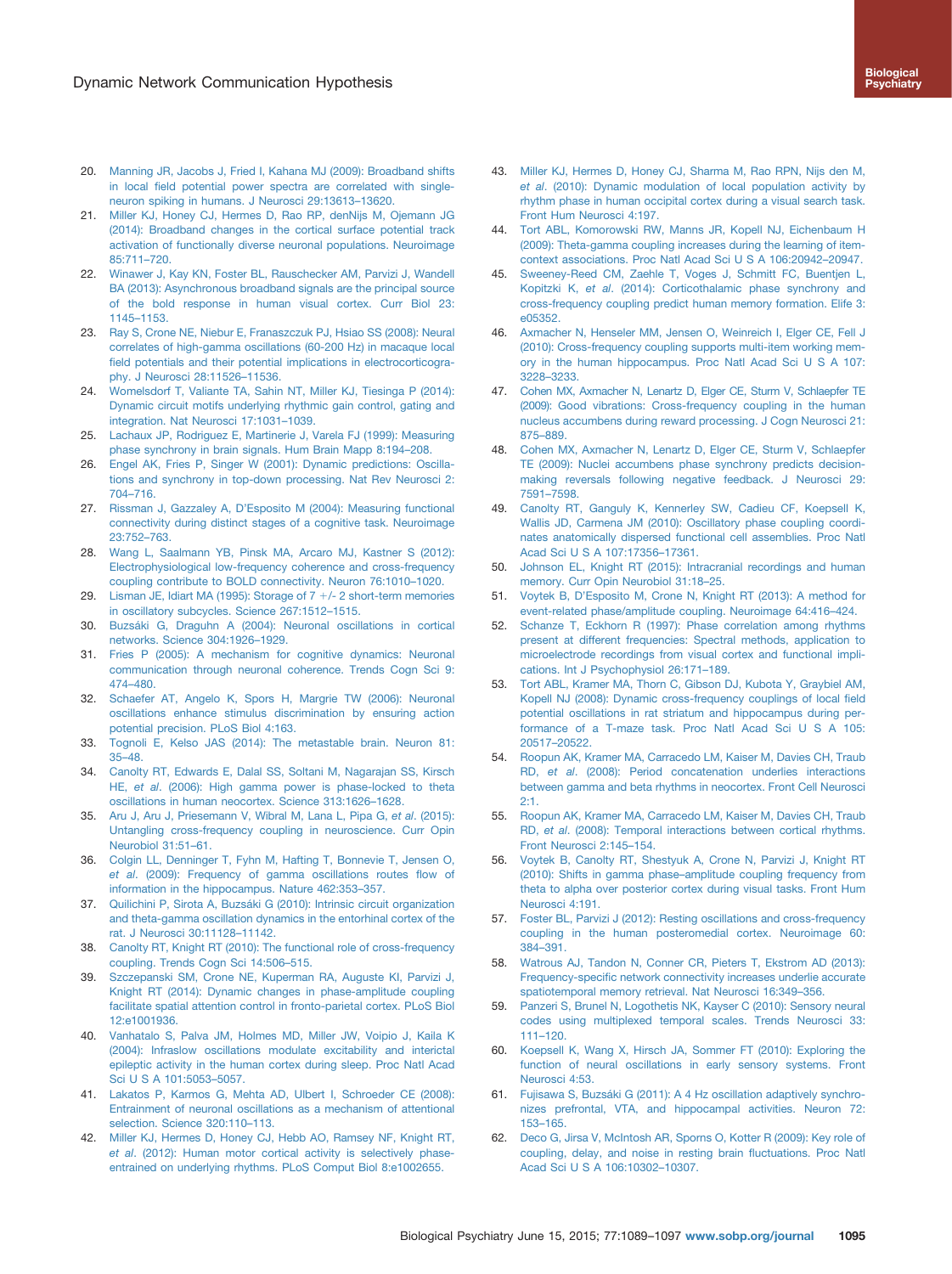- <span id="page-7-0"></span>63. [Mishima T, Hirase H \(2010\): In vivo intracellular recording suggests](http://refhub.elsevier.com/S0006-3223(15)00354-6/sbref0315) [that gray matter astrocytes in mature cerebral cortex and hippo](http://refhub.elsevier.com/S0006-3223(15)00354-6/sbref0315)[campus are electrophysiologically homogeneous. J Neurosci 30:](http://refhub.elsevier.com/S0006-3223(15)00354-6/sbref0315) 3093–[3100.](http://refhub.elsevier.com/S0006-3223(15)00354-6/sbref0315)
- 64. [Menon V \(2011\): Large-scale brain networks and psychopathology:](http://refhub.elsevier.com/S0006-3223(15)00354-6/sbref0320) [A unifying triple network model. Trends Cogn Sci 15:483](http://refhub.elsevier.com/S0006-3223(15)00354-6/sbref0320)–506.
- 65. [Pritchard WS \(1992\): The brain in fractal time: 1/f-like power](http://refhub.elsevier.com/S0006-3223(15)00354-6/sbref0325) [spectrum scaling of the human electroencephalogram. Int J Neuro](http://refhub.elsevier.com/S0006-3223(15)00354-6/sbref0325)[sci 66:119](http://refhub.elsevier.com/S0006-3223(15)00354-6/sbref0325)–129.
- 66. [Bédard C, Kröger H, Destexhe A \(2006\): Does the 1/f frequency](http://refhub.elsevier.com/S0006-3223(15)00354-6/sbref0330) scaling of brain signals refl[ect self-organized critical states? Phys](http://refhub.elsevier.com/S0006-3223(15)00354-6/sbref0330) [Rev Lett 97:118102.](http://refhub.elsevier.com/S0006-3223(15)00354-6/sbref0330)
- 67. [Freeman WJ, Zhai J \(2009\): Simulated power spectral density \(PSD\)](http://refhub.elsevier.com/S0006-3223(15)00354-6/sbref0335) [of background electrocorticogram \(ECoG\). Cogn Neurodyn 3:](http://refhub.elsevier.com/S0006-3223(15)00354-6/sbref0335) 97–[103.](http://refhub.elsevier.com/S0006-3223(15)00354-6/sbref0335)
- 68. [He BJ \(2014\): Scale-free brain activity: Past, present, and future.](http://refhub.elsevier.com/S0006-3223(15)00354-6/sbref0340) [Trends Cogn Sci 18:480](http://refhub.elsevier.com/S0006-3223(15)00354-6/sbref0340)–487.
- 69. [He BJ, Zempel JM, Snyder AZ, Raichle ME \(2010\): The Temporal](http://refhub.elsevier.com/S0006-3223(15)00354-6/sbref0345) Structures and Functional Signifi[cance of Scale-free Brain Activity.](http://refhub.elsevier.com/S0006-3223(15)00354-6/sbref0345) [Neuron 66:353](http://refhub.elsevier.com/S0006-3223(15)00354-6/sbref0345)–369.
- 70. [Lopes da Silva F \(2013\): EEG and MEG: Relevance to neuroscience.](http://refhub.elsevier.com/S0006-3223(15)00354-6/sbref0350) [Neuron 80:1112](http://refhub.elsevier.com/S0006-3223(15)00354-6/sbref0350)–1128.
- 71. [He BJ \(2014\): Scale-free brain activity: past, present, and future.](http://refhub.elsevier.com/S0006-3223(15)00354-6/sbref0355) [Trends in Cognitive Sciences 18:480](http://refhub.elsevier.com/S0006-3223(15)00354-6/sbref0355)–487.
- 72. [Voytek B, Secundo L, Bidet-Caulet A, Scabini D, Stiver SI, Gean AD,](http://refhub.elsevier.com/S0006-3223(15)00354-6/sbref0360) et al[. \(2010\): Hemicraniectomy: A new model for human electro](http://refhub.elsevier.com/S0006-3223(15)00354-6/sbref0360)[physiology with high spatio-temporal resolution. J Cogn Neurosci](http://refhub.elsevier.com/S0006-3223(15)00354-6/sbref0360) [22:2491](http://refhub.elsevier.com/S0006-3223(15)00354-6/sbref0360)–2502.
- 73. [Whittington MA, Cunningham MO, LeBeau FEN, Racca C, Traub RD](http://refhub.elsevier.com/S0006-3223(15)00354-6/sbref0365) [\(2010\): Multiple origins of the cortical gamma rhythm. Dev Neurobiol](http://refhub.elsevier.com/S0006-3223(15)00354-6/sbref0365) [71:92](http://refhub.elsevier.com/S0006-3223(15)00354-6/sbref0365)–106.
- 74. [Brunel N, Wang X-J \(2003\): What determines the frequency of fast](http://refhub.elsevier.com/S0006-3223(15)00354-6/sbref0370) [network oscillations with irregular neural discharges? I. Synaptic](http://refhub.elsevier.com/S0006-3223(15)00354-6/sbref0370) [dynamics and excitation-inhibition balance. J Neurophysiol 90:](http://refhub.elsevier.com/S0006-3223(15)00354-6/sbref0370) 415–[430.](http://refhub.elsevier.com/S0006-3223(15)00354-6/sbref0370)
- 75. [Mukamel R, Gelbard H, Arieli A, Hasson U, Fried I, Malach R \(2005\):](http://refhub.elsevier.com/S0006-3223(15)00354-6/sbref0375) Coupling between neuronal firing, fi[eld potentials, and fMRI in](http://refhub.elsevier.com/S0006-3223(15)00354-6/sbref0375) [human auditory cortex. Science 309:951](http://refhub.elsevier.com/S0006-3223(15)00354-6/sbref0375)–954.
- 76. [Crone NE, Miglioretti DL, Gordon B, Sieracki JM, Wilson MT,](http://refhub.elsevier.com/S0006-3223(15)00354-6/sbref0380) [Uematsu S, Lesser RP \(1998\): Functional mapping of human](http://refhub.elsevier.com/S0006-3223(15)00354-6/sbref0380) [sensorimotor cortex with electrocorticographic spectral analysis. I.](http://refhub.elsevier.com/S0006-3223(15)00354-6/sbref0380) [Alpha and beta event-related desynchronization. Brain 121:](http://refhub.elsevier.com/S0006-3223(15)00354-6/sbref0380) 2271–[2299.](http://refhub.elsevier.com/S0006-3223(15)00354-6/sbref0380)
- 77. [Crone NE, Miglioretti DL, Gordon B, Lesser RP \(1998\): Functional](http://refhub.elsevier.com/S0006-3223(15)00354-6/sbref0385) [mapping of human sensorimotor cortex with electrocorticographic](http://refhub.elsevier.com/S0006-3223(15)00354-6/sbref0385) [spectral analysis. II. Event-related synchronization in the gamma](http://refhub.elsevier.com/S0006-3223(15)00354-6/sbref0385) [band. Brain 121:2301](http://refhub.elsevier.com/S0006-3223(15)00354-6/sbref0385)–2315.
- 78. [Edwards E \(2005\): High gamma activity in response to deviant](http://refhub.elsevier.com/S0006-3223(15)00354-6/sbref0390) [auditory stimuli recorded directly from human cortex. J Neurophysiol](http://refhub.elsevier.com/S0006-3223(15)00354-6/sbref0390) [94:4269](http://refhub.elsevier.com/S0006-3223(15)00354-6/sbref0390)–4280.
- 79. [Jacobs J, Kahana MJ \(2009\): Neural representations of individual](http://refhub.elsevier.com/S0006-3223(15)00354-6/sbref0395) [stimuli in humans revealed by gamma-band electrocorticographic](http://refhub.elsevier.com/S0006-3223(15)00354-6/sbref0395) [activity. J Neurosci 29:10203](http://refhub.elsevier.com/S0006-3223(15)00354-6/sbref0395)–10214.
- 80. [Hermes D, Miller KJ, Wandell BA, Winawer J \(2014\): Stimulus](http://refhub.elsevier.com/S0006-3223(15)00354-6/sbref0400) [dependence of gamma oscillations in human visual cortex \[pub](http://refhub.elsevier.com/S0006-3223(15)00354-6/sbref0400)[lished online ahead of print May 22\]. Cereb Cortex.](http://refhub.elsevier.com/S0006-3223(15)00354-6/sbref0400)
- 81. [Lee HS, Ghetti A, Pinto-Duarte A, Wang X, Dziewczapolski G, Galimi](http://refhub.elsevier.com/S0006-3223(15)00354-6/sbref0405) F, et al[. \(2014\): Astrocytes contribute to gamma oscillations and](http://refhub.elsevier.com/S0006-3223(15)00354-6/sbref0405) [recognition memory. Proc Natl Acad Sci U S A 111:E3343](http://refhub.elsevier.com/S0006-3223(15)00354-6/sbref0405)–E3352.
- 82. [Fellin T, Pascual O, Gobbo S, Pozzan T, Haydon PG, Carmignoto G](http://refhub.elsevier.com/S0006-3223(15)00354-6/sbref0410) [\(2004\): Neuronal synchrony mediated by astrocytic glutamate](http://refhub.elsevier.com/S0006-3223(15)00354-6/sbref0410) [through activation of extrasynaptic NMDA receptors. Neuron 43:](http://refhub.elsevier.com/S0006-3223(15)00354-6/sbref0410) 729–[743.](http://refhub.elsevier.com/S0006-3223(15)00354-6/sbref0410)
- 83. [Ali MM, Sellers KK, Frohlich F \(2013\): Transcranial alternating current](http://refhub.elsevier.com/S0006-3223(15)00354-6/sbref0415) [stimulation modulates large-scale cortical network activity by net](http://refhub.elsevier.com/S0006-3223(15)00354-6/sbref0415)[work resonance. J Neurosci 33:11262](http://refhub.elsevier.com/S0006-3223(15)00354-6/sbref0415)–11275.
- 84. [Haegens S, Nácher V, Luna R, Romo R, Jensen O \(2011\):](http://refhub.elsevier.com/S0006-3223(15)00354-6/sbref0420) α-[Oscillations in the monkey sensorimotor network in](http://refhub.elsevier.com/S0006-3223(15)00354-6/sbref0420)fluence

[discrimination performance by rhythmical inhibition of neuronal](http://refhub.elsevier.com/S0006-3223(15)00354-6/sbref0420) [spiking. Proc Natl Acad Sci U S A 108:19377](http://refhub.elsevier.com/S0006-3223(15)00354-6/sbref0420)–19382.

- 85. [Usher M, Stemmler M, Olami Z \(1995\): Dynamic pattern formation](http://refhub.elsevier.com/S0006-3223(15)00354-6/sbref0425) [leads to 1f noise in neural populations. Phys Rev Lett 74:326](http://refhub.elsevier.com/S0006-3223(15)00354-6/sbref0425)–329.
- 86. [Pozzorini C, Naud R, Mensi S, Gerstner W \(2013\): Temporal](http://refhub.elsevier.com/S0006-3223(15)00354-6/sbref0430) [whitening by power-law adaptation in neocortical neurons. Nat](http://refhub.elsevier.com/S0006-3223(15)00354-6/sbref0430) [Neurosci 16:942](http://refhub.elsevier.com/S0006-3223(15)00354-6/sbref0430)–948.
- 87. [Podvalny E, Noy N, Harel M, Bickel S, Chechik G, Schroeder CE,](http://refhub.elsevier.com/S0006-3223(15)00354-6/sbref0435) et al[. \(2015\): A unifying principle underlying the extracellular](http://refhub.elsevier.com/S0006-3223(15)00354-6/sbref0435) field [potential spectral responses in the human cortex \[published online](http://refhub.elsevier.com/S0006-3223(15)00354-6/sbref0435) [ahead of print April 8\]. J Neurophysiol.](http://refhub.elsevier.com/S0006-3223(15)00354-6/sbref0435)
- 88. [Rubenstein JLR, Merzenich MM \(2003\): Model of autism: Increased](http://refhub.elsevier.com/S0006-3223(15)00354-6/sbref0440) [ratio of excitation/inhibition in key neural systems. Genes Brain](http://refhub.elsevier.com/S0006-3223(15)00354-6/sbref0440) [Behav 2:255](http://refhub.elsevier.com/S0006-3223(15)00354-6/sbref0440)–267.
- 89. [Hanggi P, Jung P \(1995\): Colored noise in dynamical systems. Adv](http://refhub.elsevier.com/S0006-3223(15)00354-6/sbref0445) [Chem Phys 89:239](http://refhub.elsevier.com/S0006-3223(15)00354-6/sbref0445)–326.
- 90. [Sosnoff JJ, Newell KM \(2011\): Aging and motor variability: A test of](http://refhub.elsevier.com/S0006-3223(15)00354-6/sbref0450) [the neural noise hypothesis. Exp Aging Res 37:377](http://refhub.elsevier.com/S0006-3223(15)00354-6/sbref0450)–397.
- 91. [de Hemptinne C, Ryapolova-Webb ES, Air EL, Garcia PA, Miller KJ,](http://refhub.elsevier.com/S0006-3223(15)00354-6/sbref0455) Ojemann JG, et al[. \(2013\): Exaggerated phase-amplitude coupling in](http://refhub.elsevier.com/S0006-3223(15)00354-6/sbref0455) [the primary motor cortex in Parkinson disease. Proc Natl Acad Sci U](http://refhub.elsevier.com/S0006-3223(15)00354-6/sbref0455) [S A 110:4780](http://refhub.elsevier.com/S0006-3223(15)00354-6/sbref0455)–4785.
- 92. [Yang AI, Vanegas N, Lungu C, Zaghloul KA \(2014\): Beta-coupled](http://refhub.elsevier.com/S0006-3223(15)00354-6/sbref0460) [high-frequency activity and beta-locked neuronal spiking in the sub](http://refhub.elsevier.com/S0006-3223(15)00354-6/sbref0460)thalamic nucleus of Parkinson'[s disease. J Neurosci 34:12816](http://refhub.elsevier.com/S0006-3223(15)00354-6/sbref0460)–12827.
- 93. [de Hemptinne C, Swann N, Ostrem JL, Ryapolova-Webb ES,](http://refhub.elsevier.com/S0006-3223(15)00354-6/sbref0465) Luciano M, Galifi[anakis NB, Starr PA \(2015\): Therapeutic deep brain](http://refhub.elsevier.com/S0006-3223(15)00354-6/sbref0465) [stimulation reduces cortical phase-amplitude coupling in Parkin](http://refhub.elsevier.com/S0006-3223(15)00354-6/sbref0465)son'[s disease. Nat Neurosci 18:779](http://refhub.elsevier.com/S0006-3223(15)00354-6/sbref0465)–786.
- 94. [Cannon J, McCarthy MM, Lee S, Lee J, Börgers C, Whittington MA,](http://refhub.elsevier.com/S0006-3223(15)00354-6/sbref0470) [Kopell N \(2013\): Neurosystems: Brain rhythms and cognitive proc](http://refhub.elsevier.com/S0006-3223(15)00354-6/sbref0470)[essing. Eur J Neurosci 39:705](http://refhub.elsevier.com/S0006-3223(15)00354-6/sbref0470)–719.
- 95. [Sharott A, Magill PJ, Harnack D, Kupsch A, Meissner W, Brown P](http://refhub.elsevier.com/S0006-3223(15)00354-6/sbref0475) [\(2005\): Dopamine depletion increases the power and coherence of](http://refhub.elsevier.com/S0006-3223(15)00354-6/sbref0475) β[-oscillations in the cerebral cortex and subthalamic nucleus of the](http://refhub.elsevier.com/S0006-3223(15)00354-6/sbref0475) [awake rat. Eur J Neurosci 21:1413](http://refhub.elsevier.com/S0006-3223(15)00354-6/sbref0475)–1422.
- 96. [McIntyre CC, Savasta M, Kerkerian-Le Goff L, Vitek JL \(2004\):](http://refhub.elsevier.com/S0006-3223(15)00354-6/sbref0480) [Uncovering the mechanism\(s\) of action of deep brain stimulation:](http://refhub.elsevier.com/S0006-3223(15)00354-6/sbref0480) [Activation, inhibition, or both. Clin Neurophysiol 115:1239](http://refhub.elsevier.com/S0006-3223(15)00354-6/sbref0480)–1248.
- 97. [McConnell GC, So RQ, Hilliard JD, Lopomo P, Grill WM \(2012\):](http://refhub.elsevier.com/S0006-3223(15)00354-6/sbref0485) [Effective deep brain stimulation suppresses low-frequency network](http://refhub.elsevier.com/S0006-3223(15)00354-6/sbref0485) [oscillations in the basal ganglia by regularizing neural](http://refhub.elsevier.com/S0006-3223(15)00354-6/sbref0485) firing patterns. [J Neurosci 32:15657](http://refhub.elsevier.com/S0006-3223(15)00354-6/sbref0485)–15668.
- 98. [Grill WM, Snyder AN, Miocinovic S \(2004\): Deep brain stimulation](http://refhub.elsevier.com/S0006-3223(15)00354-6/sbref0490) [creates an informational lesion of the stimulated nucleus. Neuro](http://refhub.elsevier.com/S0006-3223(15)00354-6/sbref0490)[report 15:1137](http://refhub.elsevier.com/S0006-3223(15)00354-6/sbref0490)–1140.
- [Saalmann YB, Pinsk MA, Wang L, Li X, Kastner S \(2012\): The](http://refhub.elsevier.com/S0006-3223(15)00354-6/sbref0495) [pulvinar regulates information transmission between cortical areas](http://refhub.elsevier.com/S0006-3223(15)00354-6/sbref0495) [based on attention demands. Science 337:753](http://refhub.elsevier.com/S0006-3223(15)00354-6/sbref0495)–756.
- 100. [Holtzheimer PE, Mayberg HS \(2011\): Deep brain stimulation for](http://refhub.elsevier.com/S0006-3223(15)00354-6/sbref0500) [psychiatric disorders. Annu Rev Neurosci 34:289](http://refhub.elsevier.com/S0006-3223(15)00354-6/sbref0500)–307.
- 101. [Mayberg HS, Lozano AM, Voon V, McNeely HE, Seminowicz D,](http://refhub.elsevier.com/S0006-3223(15)00354-6/sbref0505) Hamani C, et al[. \(2005\): Deep brain stimulation for treatment](http://refhub.elsevier.com/S0006-3223(15)00354-6/sbref0505)[resistant depression. Neuron 45:651](http://refhub.elsevier.com/S0006-3223(15)00354-6/sbref0505)–660.
- 102. [Holtzheimer PE, Mayberg HS \(2011\): Stuck in a rut: Rethinking](http://refhub.elsevier.com/S0006-3223(15)00354-6/sbref0510) [depression and its treatment. Trends Neurosci 34:1](http://refhub.elsevier.com/S0006-3223(15)00354-6/sbref0510)–9.
- 103. [Hebb DO \(1949\): The Organization of Behavior. New York: John](http://refhub.elsevier.com/S0006-3223(15)00354-6/sbref0515) [Wiley](http://refhub.elsevier.com/S0006-3223(15)00354-6/sbref0515) & [Sons.](http://refhub.elsevier.com/S0006-3223(15)00354-6/sbref0515)
- 104. [Berman MG, Peltier S, Nee DE, Kross E, Deldin PJ, Jonides J \(2011\):](http://refhub.elsevier.com/S0006-3223(15)00354-6/sbref0520) [Depression, rumination and the default network. Soc Cogn Affect](http://refhub.elsevier.com/S0006-3223(15)00354-6/sbref0520) [Neurosci 6:548](http://refhub.elsevier.com/S0006-3223(15)00354-6/sbref0520)–555.
- 105. [Bar M \(2009\): A cognitive neuroscience hypothesis of mood and](http://refhub.elsevier.com/S0006-3223(15)00354-6/sbref0525) [depression. Trends Cogn Sci 13:456](http://refhub.elsevier.com/S0006-3223(15)00354-6/sbref0525)–463.
- 106. [Brittain J-S, Sharott A, Brown P \(2014\): The highs and lows of beta](http://refhub.elsevier.com/S0006-3223(15)00354-6/sbref0530) [activity in cortico-basal ganglia loops. Eur J Neurosci 39:1951](http://refhub.elsevier.com/S0006-3223(15)00354-6/sbref0530)–1959.
- 107. [Schaefer A, Burmann I, Regenthal R, Arélin K, Barth C, Pampel A,](http://refhub.elsevier.com/S0006-3223(15)00354-6/sbref0535) et al[. \(2014\): Serotonergic modulation of intrinsic functional con](http://refhub.elsevier.com/S0006-3223(15)00354-6/sbref0535)[nectivity. Curr Biol 24:2314](http://refhub.elsevier.com/S0006-3223(15)00354-6/sbref0535)–2318.